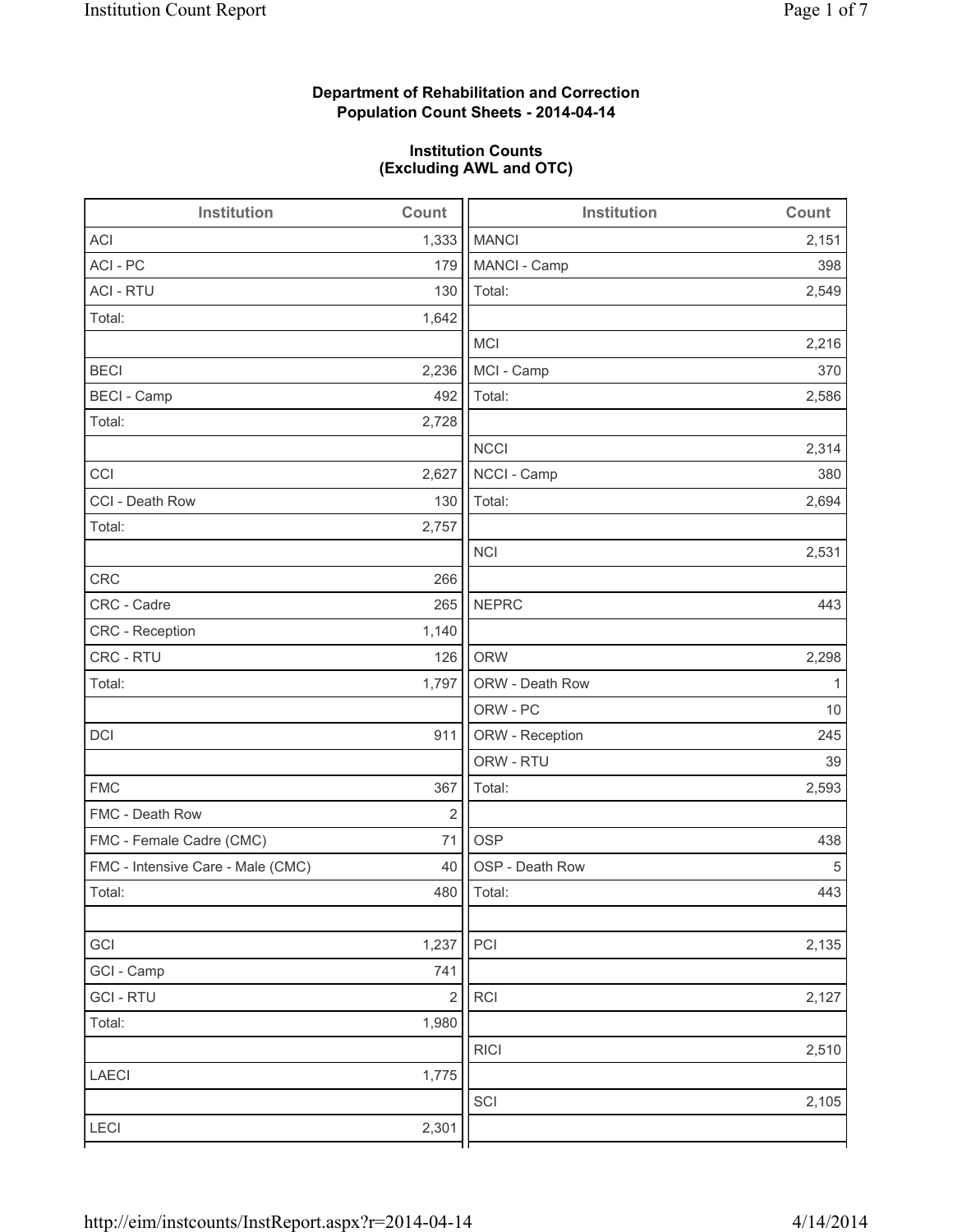| LECI - Camp              |       | 187 SOCF       |                          | 1,098  |
|--------------------------|-------|----------------|--------------------------|--------|
| Total:                   | 2,488 | SOCF - RTU     |                          | 65     |
|                          |       | Total:         |                          | 1,163  |
| LOCI                     | 2,261 |                |                          |        |
|                          |       | <b>TCI</b>     |                          | 1,111  |
| <b>LORCI</b>             | 178   | TCI - Camp     |                          | 433    |
| LORCI - Cadre            | 218   | Total:         |                          | 1,544  |
| <b>LORCI - Reception</b> | 1,138 |                |                          |        |
| Total:                   | 1,534 | <b>TOCI</b>    |                          | 1,049  |
|                          |       |                |                          |        |
| <b>MACI</b>              | 1,027 | <b>WCI</b>     |                          | 1,339  |
| MACI - Minimum           | 1,392 | <b>WCI-RTU</b> |                          | 26     |
| MACI - Youth             | 16    | Total:         |                          | 1,365  |
| Total:                   | 2,435 |                |                          |        |
|                          |       |                | <b>Total Population:</b> | 50,625 |

\* The Total Population includes 37 Offenders with Reason Codes 30 & 31.

\*\* The Total Population includes 28 Offenders with Reason Code 0A.

#### **Male Population by Security Level (Include AWL and Exclude OTC)**

| <b>Security Level</b>  |                   | <b>Body</b> | <b>AWL</b> | (-OTC) | <b>Total</b> |  |  |
|------------------------|-------------------|-------------|------------|--------|--------------|--|--|
| Total Level 5          |                   | 114         |            | 0      | 115          |  |  |
| Total Level 4          |                   | 1,736       | 8          | 8      | 1,736        |  |  |
| Total Level 3          |                   | 11.615      | 146        | 119    | 11,642       |  |  |
| Total Level 2          |                   | 17,265      | 220        | 164    | 17,321       |  |  |
| Total Level 1          |                   | 15,662      | 182        | 112    | 15,732       |  |  |
| <b>Total Death Row</b> |                   | 137         |            | 0      | 138          |  |  |
|                        | <b>Total Male</b> | 46,529      | 558        | 403    | 46,684       |  |  |

#### **Female Population by Institution (Include AWL and Exclude OTC)**

| Institution              | <b>Body</b> | <b>AWL</b> | $(-OTC)$     | <b>Total</b> |
|--------------------------|-------------|------------|--------------|--------------|
| DCI                      | 911         | 10         | 6            | 915          |
| <b>FMC</b>               | 5           | 0          | $\mathbf{0}$ | 5            |
| FMC - Female Cadre (CMC) | 71          | 0          |              | 71           |
| <b>NEPRC</b>             | 443         | 10         | 5            | 448          |
| <b>ORW</b>               | 2,298       | 55         | 37           | 2,316        |
| <b>ORW - Death Row</b>   |             | $\Omega$   | $\Omega$     |              |
| ORW - PC                 | 10          | $\Omega$   | $\Omega$     | 10           |
| ORW - Reception          | 245         | 0          | $\Omega$     | 245          |
| ORW - RTU                | 39          | 0          | 0            | 39           |
|                          |             |            |              |              |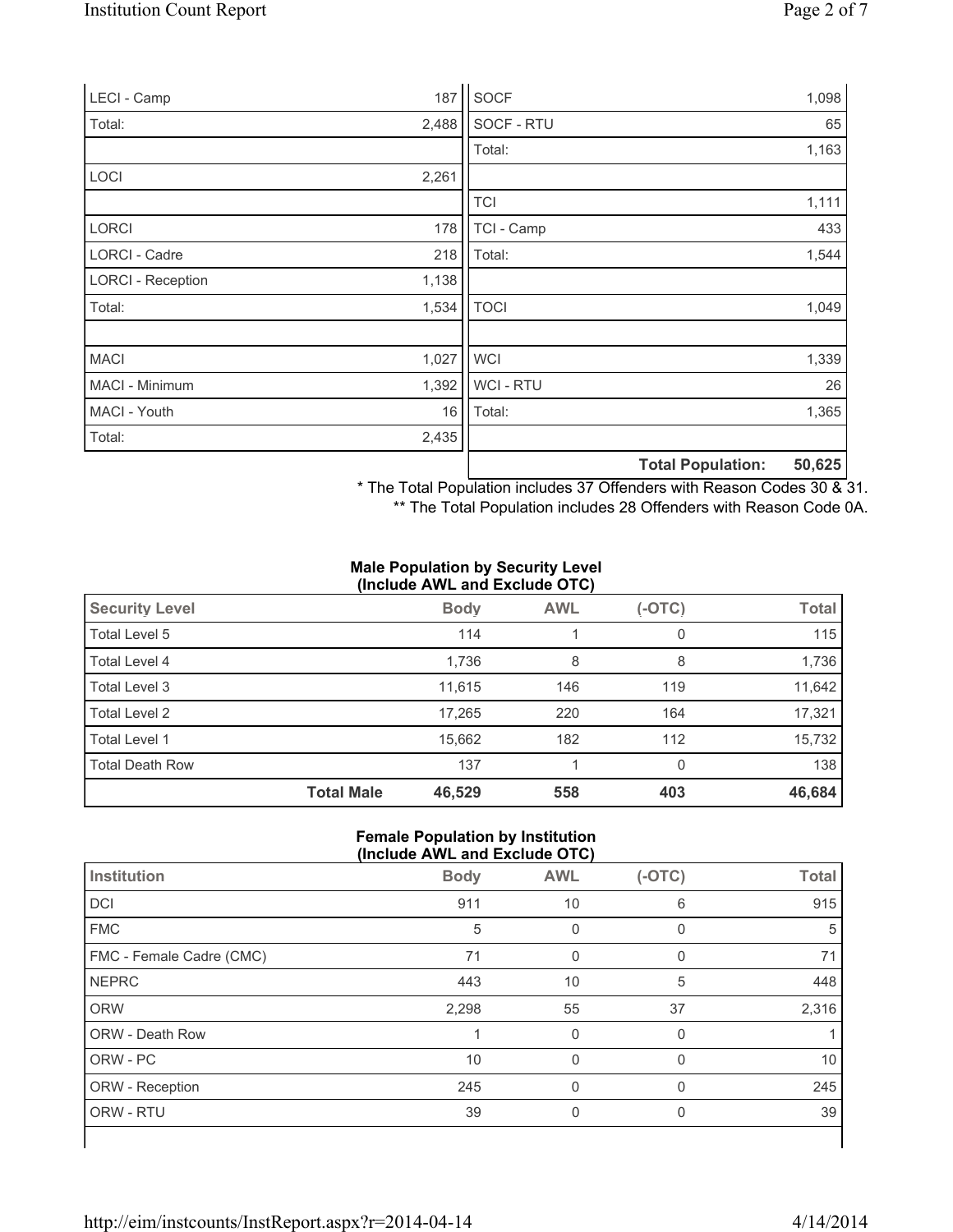| <b>Total Female</b>      | 4.023  | 75  | 48  | 4,050  |
|--------------------------|--------|-----|-----|--------|
|                          |        |     |     |        |
| <b>Total Population:</b> | 50,552 | 633 | 451 | 50,734 |

| <b>Male Population by Institution: Security Level 5</b><br>(Include AWL and Exclude OTC) |                      |             |            |          |              |
|------------------------------------------------------------------------------------------|----------------------|-------------|------------|----------|--------------|
| <b>Institution</b>                                                                       |                      | <b>Body</b> | <b>AWL</b> | $(-OTC)$ | <b>Total</b> |
| <b>LORCI</b>                                                                             |                      |             |            |          |              |
| <b>OSP</b>                                                                               |                      | 107         |            |          | 107          |
| <b>SOCF</b>                                                                              |                      | 6           |            |          |              |
| <b>TCI</b>                                                                               |                      |             |            |          |              |
|                                                                                          | <b>Total Level 5</b> | 114         |            |          | 115          |

#### **Male Population by Institution: Security Level 4 (Include AWL and Exclude OTC)**

| <b>Institution</b>         |                      | <b>Body</b>    | <b>AWL</b>          | $(-OTC)$            | <b>Total</b>   |
|----------------------------|----------------------|----------------|---------------------|---------------------|----------------|
| $\boldsymbol{\mathsf{AC}}$ |                      | 1              | $\mathsf 0$         | $\mathsf 0$         | $\mathbf{1}$   |
| ACI - PC                   |                      | $\sqrt{2}$     | $\mathsf 0$         | $\mathsf 0$         | $\sqrt{2}$     |
| ${\sf CRC}$                |                      | 5              | $\mathsf 0$         | $\mathsf{O}\xspace$ | 5              |
| CRC - RTU                  |                      | $\overline{2}$ | $\mathsf{O}\xspace$ | $\mathsf 0$         | $\overline{2}$ |
| ${\sf FMC}$                |                      | $\mathbf{1}$   | $\mathbf 0$         | 0                   | $\mathbf{1}$   |
| LECI                       |                      | 19             | $\mathsf 0$         | $\mathsf 0$         | $19$           |
| LOCI                       |                      | $\mathbf{1}$   | $\mathbf 0$         | $\mathsf{O}\xspace$ | $\mathbf{1}$   |
| LORCI                      |                      | $\sqrt{2}$     | $\mathsf 0$         | $\mathsf{O}\xspace$ | $\sqrt{2}$     |
| <b>MANCI</b>               |                      | 26             | 1                   | $\mathbf 1$         | 26             |
| MCI                        |                      | $\overline{2}$ | $\mathsf{O}\xspace$ | 0                   | $\overline{2}$ |
| <b>OSP</b>                 |                      | 324            | $\mathsf 0$         | $\mathsf 0$         | 324            |
| RCI                        |                      | 16             | $\mathsf{O}\xspace$ | $\mathsf 0$         | 16             |
| SOCF                       |                      | 1,032          | $\,$ 5 $\,$         | $\sqrt{5}$          | 1,032          |
| SOCF - RTU                 |                      | 60             | $\mathsf 0$         | $\mathsf{O}\xspace$ | 60             |
| <b>TCI</b>                 |                      | 16             | $\mathsf 0$         | $\mathsf 0$         | $16\,$         |
| <b>TOCI</b>                |                      | 221            | $\mathbf 1$         | $\mathbf{1}$        | 221            |
| <b>WCI</b>                 |                      | 4              | $\mathbf 1$         | 1                   | 4              |
| WCI - RTU                  |                      | $\overline{2}$ | $\mathsf 0$         | 0                   | $\overline{2}$ |
|                            | <b>Total Level 4</b> | 1,736          | 8                   | ${\bf 8}$           | 1,736          |

## **Male Population by Institution: Security Level 3**

| (Include AWL and Exclude OTC) |             |            |          |         |  |
|-------------------------------|-------------|------------|----------|---------|--|
| <b>Institution</b>            | <b>Body</b> | <b>AWL</b> | $(-OTC)$ | ™otal ı |  |
| <b>ACI</b>                    | 14          |            |          | 15      |  |
|                               |             |            |          |         |  |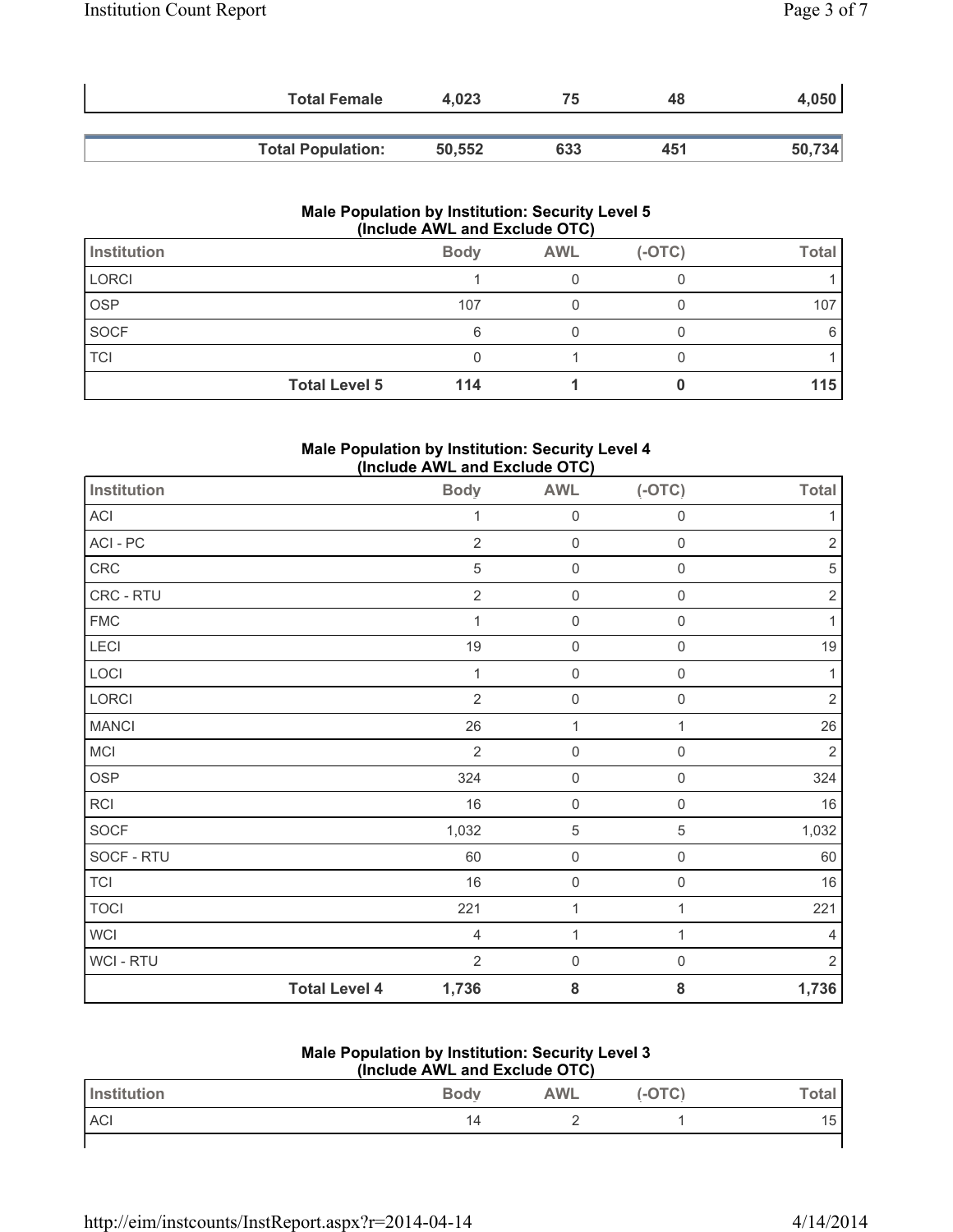| ACI - PC                          |                      | 82             | $\mathsf 0$               | $\mathsf{O}\xspace$ | 82             |
|-----------------------------------|----------------------|----------------|---------------------------|---------------------|----------------|
| <b>BECI</b>                       |                      | 5              | $\overline{2}$            | $\sqrt{2}$          | $\sqrt{5}$     |
| CCI                               |                      | 12             | $\mathsf 0$               | $\mathsf 0$         | 12             |
| CRC                               |                      | 44             | $\,6$                     | $\overline{4}$      | 46             |
| CRC - Cadre                       |                      | 206            | $\mathsf 0$               | $\mathsf 0$         | 206            |
| CRC - Reception                   |                      | 881            | 17                        | 13                  | 885            |
| CRC - RTU                         |                      | 90             | $\mathsf 0$               | $\mathsf 0$         | $90\,$         |
| <b>FMC</b>                        |                      | 11             | $\mathbf{1}$              | $\mathsf 0$         | 12             |
| FMC - Intensive Care - Male (CMC) |                      | $\overline{7}$ | $\mathsf{O}\xspace$       | $\mathsf{O}\xspace$ | $\overline{7}$ |
| GCI                               |                      | 5              | $\mathbf 1$               | $\mathbf{1}$        | $\,$ 5 $\,$    |
| LAECI                             |                      | 3              | $\mathsf{O}\xspace$       | $\mathsf{O}\xspace$ | 3              |
| <b>LECI</b>                       |                      | 2,207          | 19                        | 15                  | 2,211          |
| LOCI                              |                      | 3              | $\mathsf{O}\xspace$       | $\mathsf 0$         | 3              |
| LORCI                             |                      | 49             | $\,6\,$                   | $\,6\,$             | 49             |
| <b>LORCI - Cadre</b>              |                      | 217            | $\mathsf 0$               | $\mathbf 0$         | 217            |
| <b>LORCI - Reception</b>          |                      | 622            | 21                        | 19                  | 624            |
| <b>MACI</b>                       |                      | $\overline{4}$ | $\mathsf 0$               | $\mathsf 0$         | $\overline{4}$ |
| MACI - Youth                      |                      | 3              | $\mathsf 0$               | $\mathsf 0$         | 3              |
| <b>MANCI</b>                      |                      | 2,007          | 19                        | 16                  | 2,010          |
| MCI                               |                      | $\mathbf 1$    | $\mathsf 0$               | $\mathsf 0$         | $\mathbf{1}$   |
| NCCI                              |                      | 19             | $\mathsf{O}\xspace$       | $\mathsf 0$         | 19             |
| <b>NCI</b>                        |                      | 22             | $\mathsf{O}\xspace$       | $\mathsf{O}\xspace$ | 22             |
| OSP                               |                      | 1              | $\mathsf{O}\xspace$       | $\mathsf 0$         | $\mathbf{1}$   |
| PCI                               |                      | 46             | $\ensuremath{\mathsf{3}}$ | 1                   | 48             |
| RCI                               |                      | 1,902          | 23                        | 19                  | 1,906          |
| <b>RICI</b>                       |                      | $\overline{4}$ | $\mathbf 0$               | $\mathbf 0$         | 4              |
| SCI                               |                      | $\mathbf{1}$   | $\mathbf{1}$              | $\mathbf{1}$        | $\mathbf{1}$   |
| SOCF                              |                      | 60             | $\mathsf{O}\xspace$       | $\mathsf{O}\xspace$ | 60             |
| SOCF - RTU                        |                      | $\sqrt{5}$     | $\mathsf{O}\xspace$       | $\mathsf{O}\xspace$ | 5              |
| <b>TCI</b>                        |                      | 1,015          | $\,8\,$                   | $\overline{7}$      | 1,016          |
| TCI - Camp                        |                      | $\mathbf{1}$   | $\mathsf{O}\xspace$       | $\mathsf{O}\xspace$ | $\mathbf{1}$   |
| <b>TOCI</b>                       |                      | 772            | $\mathsf 3$               | $\sqrt{3}$          | 772            |
| WCI                               |                      | 1,271          | 14                        | 11                  | 1,274          |
| WCI - RTU                         |                      | 23             | $\mathsf{O}\xspace$       | $\mathsf{O}\xspace$ | 23             |
|                                   | <b>Total Level 3</b> | 11,615         | 146                       | 119                 | 11,642         |

## **Male Population by Institution: Security Level 2**

| (Include AWL and Exclude OTC) |             |            |        |       |
|-------------------------------|-------------|------------|--------|-------|
| <b>Institution</b>            | <b>Body</b> | <b>AWL</b> | (-OTC) | Total |
| <b>ACI</b>                    | 574         |            |        | 576   |
|                               |             |            |        |       |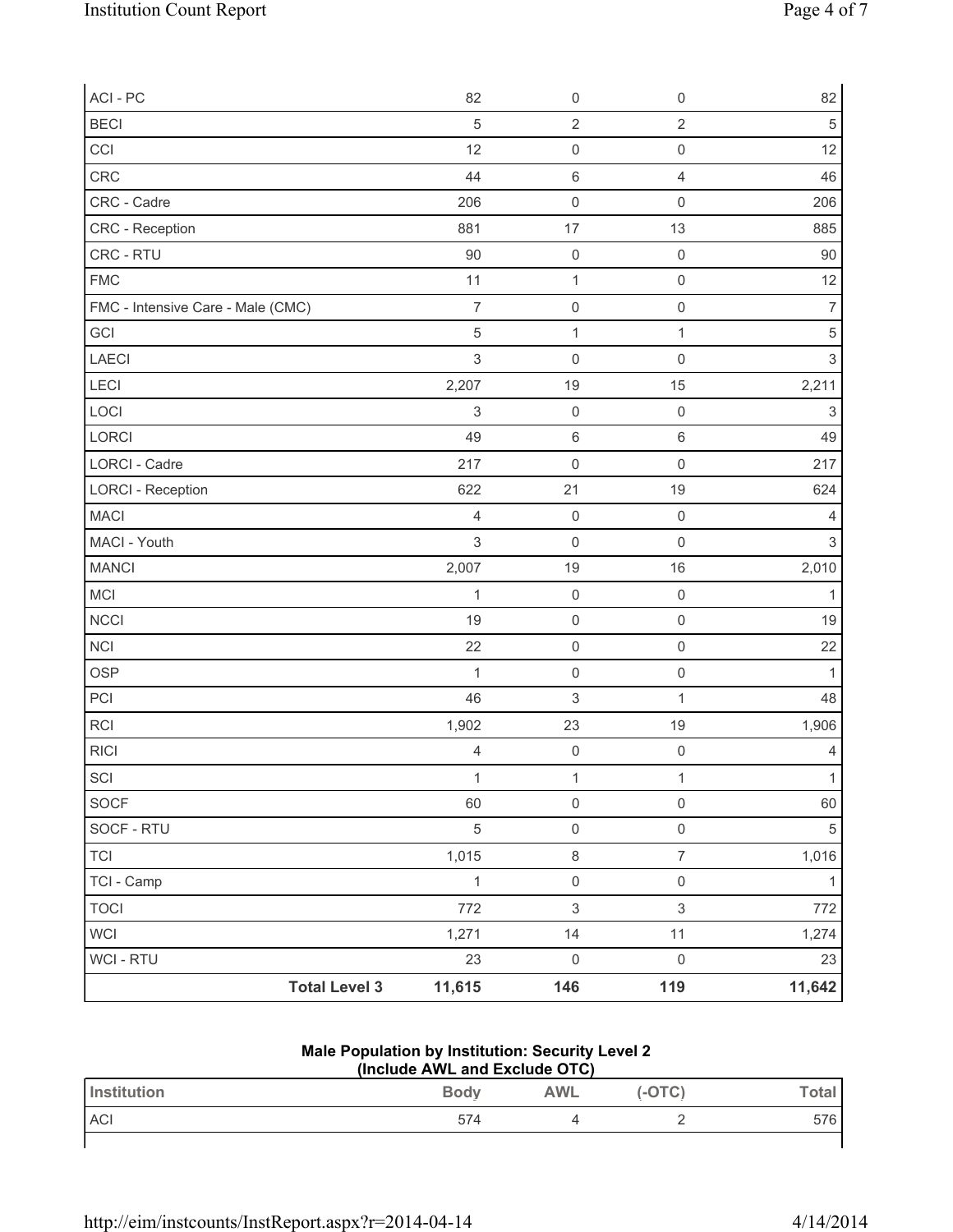| ACI - PC                          | 67             | $\mathsf{O}\xspace$ | $\mathsf 0$               | 67             |
|-----------------------------------|----------------|---------------------|---------------------------|----------------|
| <b>ACI - RTU</b>                  | 85             | $\mathsf{O}\xspace$ | $\mathsf{O}\xspace$       | 85             |
| <b>BECI</b>                       | 1,509          | 13                  | $\hbox{9}$                | 1,513          |
| <b>BECI - Camp</b>                | $\mathbf{1}$   | $\mathsf 0$         | $\mathsf{O}\xspace$       | $\mathbf{1}$   |
| CCI                               | 1,729          | 16                  | $10$                      | 1,735          |
| CRC                               | 107            | $\overline{4}$      | $\ensuremath{\mathsf{3}}$ | 108            |
| CRC - Cadre                       | 53             | $\mathsf{O}\xspace$ | $\mathsf 0$               | 53             |
| CRC - Reception                   | 136            | $\,6\,$             | $\sqrt{5}$                | 137            |
| CRC - RTU                         | 26             | $\mathsf 0$         | $\mathsf{O}\xspace$       | 26             |
| <b>FMC</b>                        | 12             | $\mathsf{O}\xspace$ | $\mathsf{O}\xspace$       | 12             |
| FMC - Intensive Care - Male (CMC) | 22             | $\mathsf{O}\xspace$ | $\mathsf{O}\xspace$       | 22             |
| GCI                               | 770            | $\,6\,$             | $\sqrt{5}$                | 771            |
| GCI - Camp                        | $\mathbf{1}$   | $\mathsf{O}\xspace$ | $\mathsf{O}\xspace$       | $\mathbf{1}$   |
| LAECI                             | 1,282          | 24                  | 17                        | 1,289          |
| <b>LECI</b>                       | 65             | $\mathsf{O}\xspace$ | $\mathsf 0$               | 65             |
| LOCI                              | 1,079          | 12                  | 11                        | 1,080          |
| LORCI                             | 77             | $\,$ 5 $\,$         | $\sqrt{5}$                | $77 \,$        |
| <b>LORCI - Cadre</b>              | $\mathbf{1}$   | $\mathsf{O}\xspace$ | $\mathsf{O}\xspace$       | $\mathbf{1}$   |
| <b>LORCI - Reception</b>          | 335            | 14                  | 14                        | 335            |
| <b>MACI</b>                       | 1,023          | $\,8\,$             | $\sqrt{5}$                | 1,026          |
| MACI - Youth                      | 13             | $\mathsf{O}\xspace$ | $\mathsf{O}\xspace$       | 13             |
| <b>MANCI</b>                      | 107            | $\mathbf{1}$        | $\mathbf{1}$              | 107            |
| <b>MCI</b>                        | 1,730          | 26                  | 19                        | 1,737          |
| MCI - Camp                        | $\overline{2}$ | $\mathsf{O}\xspace$ | $\mathsf{O}\xspace$       | $\overline{2}$ |
| <b>NCCI</b>                       | 1,589          | 25                  | 20                        | 1,594          |
| NCI                               | 1,790          | 17                  | 15                        | 1,792          |
| PCI                               | 814            | 13                  | $\sqrt{2}$                | 825            |
| RCI                               | 209            | $\sqrt{2}$          | $\mathbf 1$               | 210            |
| <b>RICI</b>                       | 805            | $\sqrt{5}$          | $\mathfrak{S}$            | 807            |
| SCI                               | 1,102          | $17$                | $16$                      | 1,103          |
| <b>TCI</b>                        | 29             | $\sqrt{2}$          | $\mathbf{1}$              | 30             |
| <b>TOCI</b>                       | 56             | $\mathsf{O}\xspace$ | $\mathsf{O}\xspace$       | 56             |
| <b>WCI</b>                        | 64             | $\mathsf{O}\xspace$ | $\mathsf{O}\xspace$       | 64             |
| WCI - RTU                         | $\mathbf{1}$   | $\mathsf{O}\xspace$ | $\mathsf{O}\xspace$       | $\mathbf{1}$   |
| <b>Total Level 2</b>              | 17,265         | 220                 | 164                       | 17,321         |

## **Male Population by Institution: Security Level 1**

| (Include AWL and Exclude OTC) |             |            |        |       |  |
|-------------------------------|-------------|------------|--------|-------|--|
| <b>Institution</b>            | <b>Body</b> | <b>AWL</b> | (-OTC) | Total |  |
| <b>ACI</b>                    | 744         |            |        | 749   |  |
|                               |             |            |        |       |  |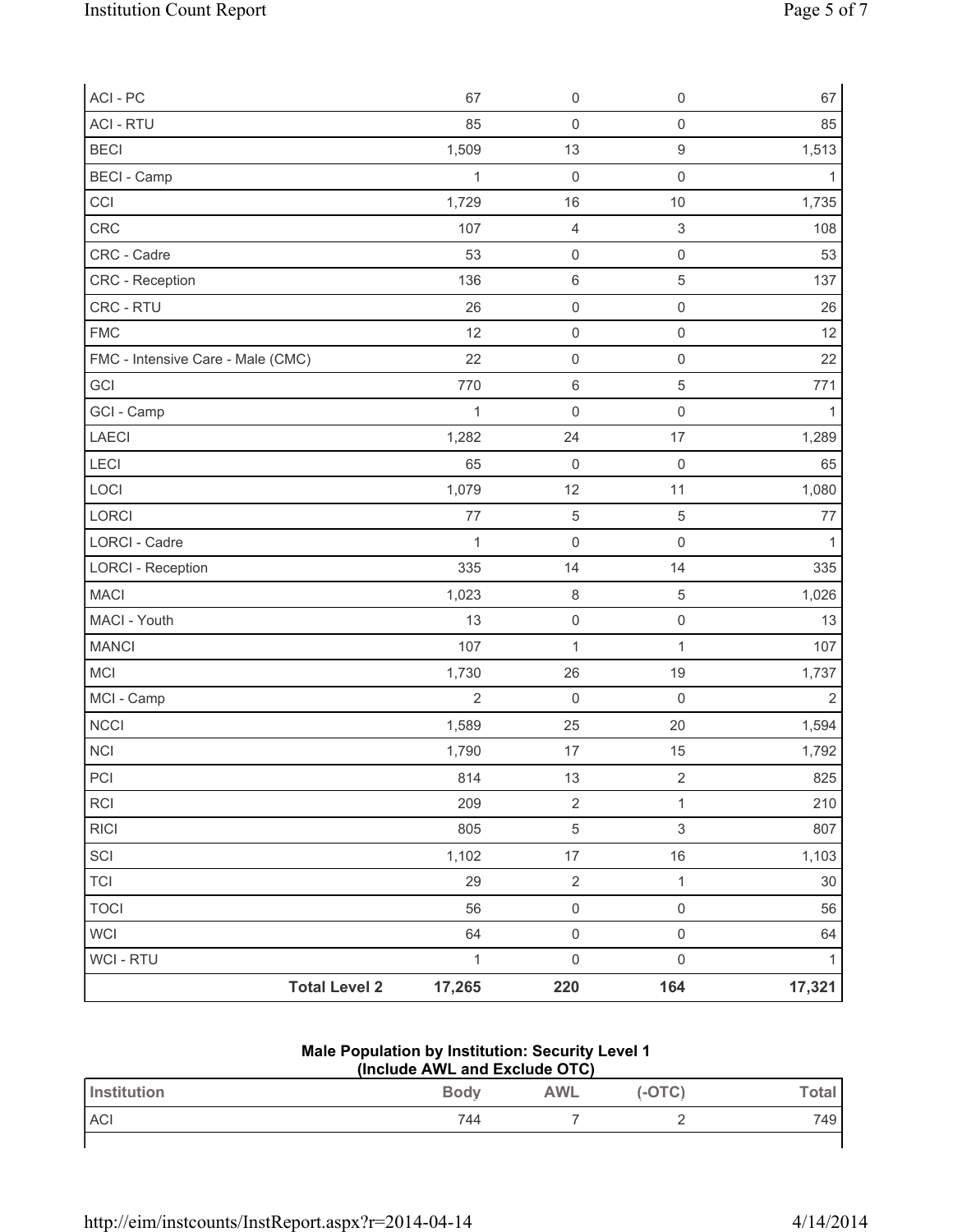| <b>Total Level 1</b>              | 15,662          | 182                       | 112                                            | 15,732     |
|-----------------------------------|-----------------|---------------------------|------------------------------------------------|------------|
| TCI - Camp                        | 432             | $\mathsf{O}\xspace$       | $\mathsf{O}\xspace$                            | 432        |
| <b>TCI</b>                        | 50              | $10$                      | $\sqrt{5}$                                     | 55         |
| SCI                               | 1,002           | $\boldsymbol{7}$          | $\,$ 3 $\,$                                    | 1,006      |
| <b>RICI</b>                       | 1,701           | 19                        | 15                                             | 1,705      |
| PCI                               | 1,275           | 18                        | $10$                                           | 1,283      |
| <b>OSP</b>                        | $\,6\,$         | $\mathsf{O}\xspace$       | $\mathsf{O}\xspace$                            | 6          |
| $\sf NCI$                         | 719             | $\boldsymbol{9}$          | $\sqrt{5}$                                     | 723        |
| NCCI - Camp                       | 380             | $\mathsf{O}\xspace$       | 0                                              | 380        |
| <b>NCCI</b>                       | 706             | $\,8\,$                   | $\,6\,$                                        | 708        |
| MCI - Camp                        | 368             | $\mathbf{1}$              | $\mathbf{1}$                                   | 368        |
| MCI                               | 482             | $\mathbf 2$               | $\mathsf{O}\xspace$                            | 484        |
| MANCI - Camp                      | 398             | $\overline{2}$            | $\sqrt{2}$                                     | 398        |
| <b>MANCI</b>                      | 11              | 5                         | $\ensuremath{\mathsf{3}}$                      | 13         |
| MACI - Minimum                    | 1,392           | 20                        | 14                                             | 1,398      |
| <b>LORCI - Reception</b>          | 179             | 16                        | 15                                             | 180        |
| LORCI                             | 48              | $\ensuremath{\mathsf{3}}$ | $\sqrt{2}$                                     | 49         |
| LOCI                              | 1,178           | $\overline{7}$            | $\overline{7}$                                 | 1,178      |
| LECI - Camp                       | 187             | $\mathsf 0$               | $\mathsf{O}\xspace$                            | 187        |
| LECI                              | 10              | $\mathsf{O}\xspace$       | $\boldsymbol{0}$                               | 10         |
| LAECI                             | 490             | $\,6\,$                   | 4                                              | 492        |
| <b>GCI - RTU</b>                  | $\overline{2}$  | $\mathsf 0$               | $\mathsf{O}\xspace$                            | $\sqrt{2}$ |
| GCI - Camp                        | 740             | $\mathsf 0$               | $\boldsymbol{0}$                               | 740        |
| GCI                               | 462             | 11                        | $\sqrt{5}$                                     | 468        |
| FMC - Intensive Care - Male (CMC) | 11              | $\mathsf{O}\xspace$       | $\mathsf{O}\xspace$                            | 11         |
| <b>FMC</b>                        | 337             | $\mathbf{1}$              | $\mathsf{O}\xspace$                            | 338        |
| CRC - RTU                         | 8               | $\mathsf{O}\xspace$       | $\mathsf{O}\xspace$                            | $\,8\,$    |
| CRC - Reception                   | 120             | 5                         | 4                                              | 121        |
| CRC - Cadre                       | $6\phantom{1}6$ | $\mathsf{O}\xspace$       | $\mathbf 0$                                    | $\,6\,$    |
| CRC                               | 47              | $\mathsf{O}\xspace$       | $\mathsf{O}\xspace$                            | 47         |
| <b>BECI</b> - Camp<br>CCI         | 886             | $\,6\,$                   | $\mathsf{O}\xspace$<br>$\overline{\mathbf{c}}$ | 490<br>890 |
|                                   | 490             | $\mathsf 0$               |                                                |            |
| <b>ACI - RTU</b><br><b>BECI</b>   | 45<br>722       | 1<br>18                   | $\mathsf{O}\xspace$<br>$\overline{7}$          | 46<br>733  |
|                                   |                 |                           |                                                |            |
| ACI - PC                          | 28              | $\mathsf{O}\xspace$       | $\mathsf{O}\xspace$                            | 28         |

# **High Offender ID's**

| Correctional Reception Center:   | A699799 |
|----------------------------------|---------|
| Lorain Correctional Institution: | A689942 |